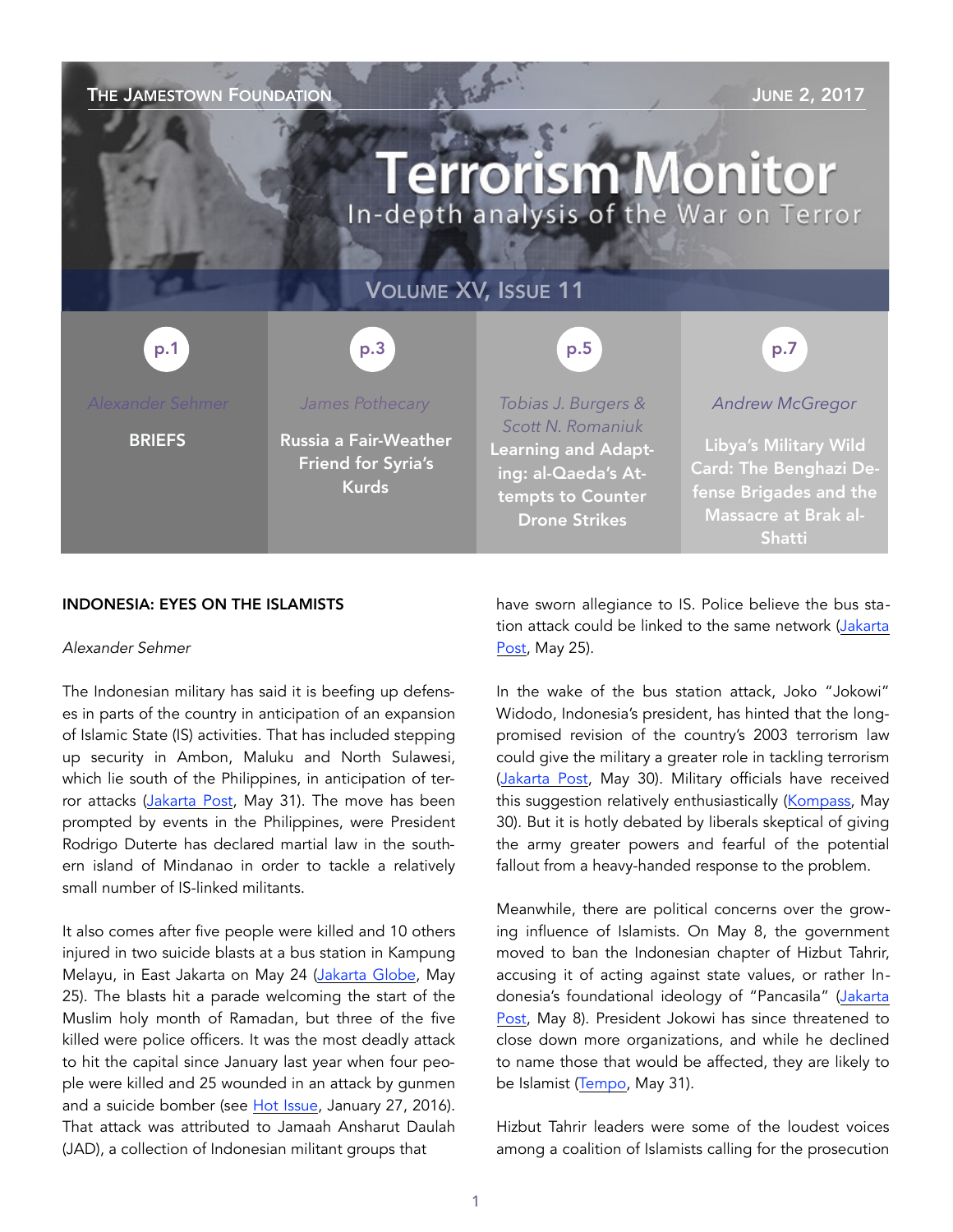of Jakarta's Christian former governor Basuki Tjahaja Purnama, known as Ahok, on blasphemy charges.

Last month, Ahok, an ally of President Jokowi, was jailed for two years [\(Jakarta Post,](http://www.thejakartapost.com/news/2017/05/09/ahok-guilty-of-blasphemy-sentenced-to-two-years.html) May 9). The sentence was condemned by international rights groups, but it highlights a trend over the last few years of growing religious intolerance in Indonesia. That is an area where greater military deployment cannot be effective, but one that needs to be addressed with similar drive if Islamist militancy is to be tackled.

#### MALDIVES: SAUDI INFLUENCE AND RISING INTOL-ERANCE

#### *Alexander Sehmer*

The Maldivian blogger Yameen Rasheed was brutally stabbed and killed on April 23, the third prominent media figure to be targeted in the Maldives in recent years. While the murder comes against the backdrop of political turmoil, it may also highlight a growing strain of Islamist extremism in the country.

Rasheed was attacked as he was walking home from work. Police found him in the stairwell of his apartment building in the Maldivian capital of Malé with multiple wounds to his chest and neck ([Maldives Independent,](http://maldivesindependent.com/politics/yameen-rasheed-blogger-and-activist-stabbed-to-death-130184) April 23). He later died in hospital.

The 29-year-old was well known for his blog "The Daily Panic," in which he was both amusing and frequently critical of the Maldivian government and Islamist extremism. As a result of his writing, he received multiple death threats, which his family says he reported to the authorities on at least three separate occasions (Raajje  $TV$ , May 3). They believe the police failed to protect him and want some form of international inquiry into his death, a call echoed by the main opposition Maldivian Democratic Party.

What form such an investigation would take is unclear, but there is outside pressure on the Maldives to investigate Rasheed's murder. Zeid Raad al-Hussein, the UN high commissioner for human rights, framed the killing in the context of a clampdown by Maldivian President Abdulla Yameen on political opponents and government critics ([al-Jazeera](http://www.aljazeera.com/news/2017/04/probe-killing-blogger-yameen-rasheed-170425094743635.html), April 25). Islamist extremists are also in the picture.

The Maldives has witnessed an increase in extremism in recent years, both in terms of the number of Maldivian Islamists leaving to fight for jihadist causes abroad, as well as an increasing intolerance toward liberals at home. Local commentators blame this on the spread of Wahhabism — they stress it is a new phenomenon that runs contrary to the Sufi-inspired variety of Sunni Islam, which is more traditional to the Maldives [\(Maldives In](http://maldivesindependent.com/feature-comment/mourning-the-brutal-murder-of-yameen-rasheed-130189)[dependent,](http://maldivesindependent.com/feature-comment/mourning-the-brutal-murder-of-yameen-rasheed-130189) April 24).

The growth of Wahhabism is attributed to the increasing influence of Saudi Arabia. The two countries have grown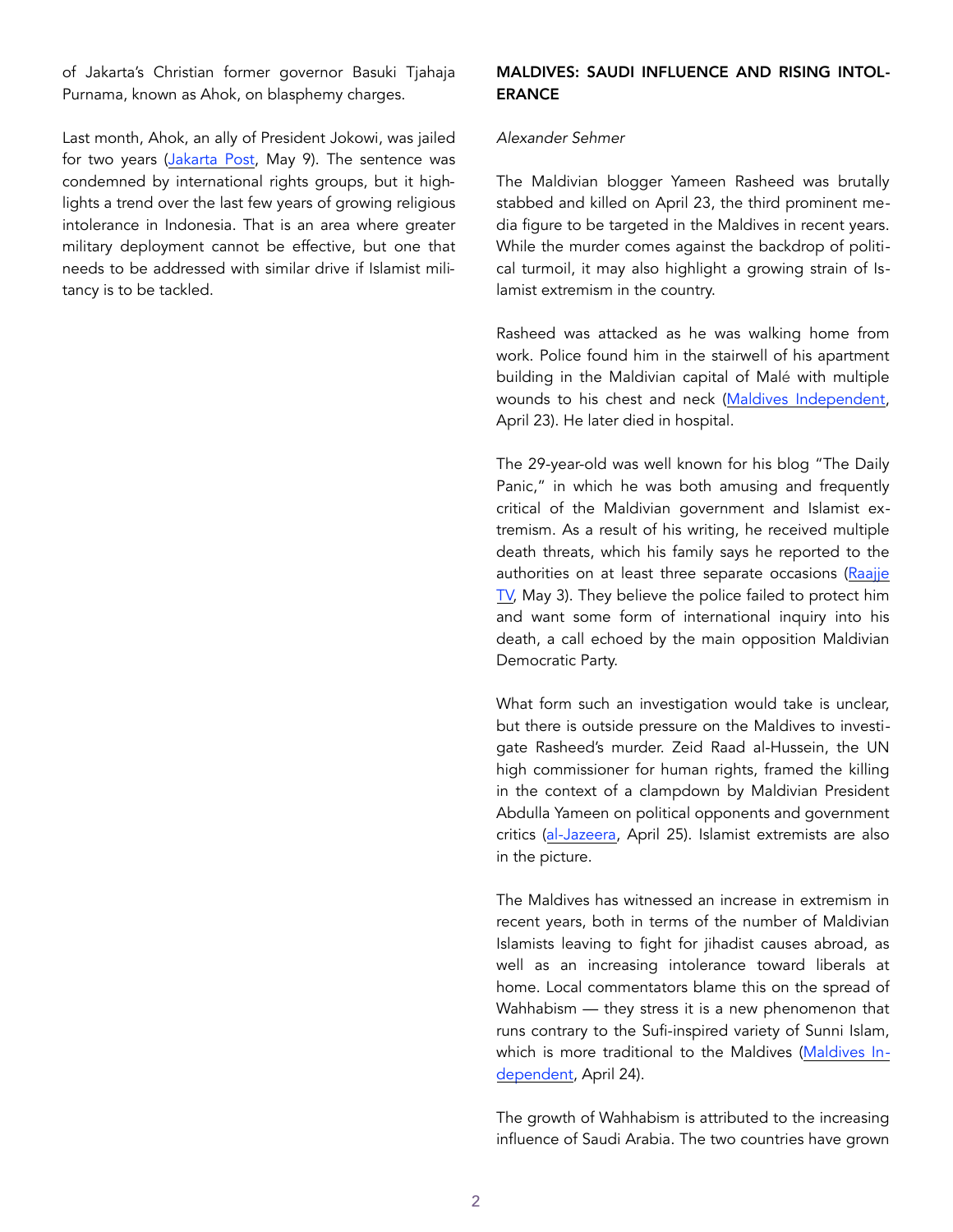closer under President Yameen. The Gulf Kingdom is a major investor in the Maldives, spending millions on infrastructure projects, but it also funds religious scholarships and a mosque-building program. During a visit to the Maldives last year, the speaker of Saudi Arabia's shura council, Abdulla bin Mohamed bin Ibrahim al-Sheikh, donated \$100,000 to the Islamic University of the Maldives [\(Maldives Independent](http://maldivesindependent.com/politics/maldives-parliament-to-form-joint-committees-with-saudi-arabias-shura-council-121170), January 5, 2016). Earlier this year, a rumored government plan to sell a Maldivian island to a member of the Saudi royal family provoked political uproar [\(Maldives Independent](http://www.wionews.com/south-asia/analysis-religion-and-money-fuel-saudi-arabias-influence-in-maldives-11145), March 4).

For Saudi Arabia, the benefits of the relationship are diplomatic — the Maldives is counted among the members of the Kingdom's anti-terrorism coalition, and in May last year Malé cut ties with Iran, essentially at Riyadh's behest ([Maldives Independent,](http://maldivesindependent.com/politics/maldives-severs-diplomatic-ties-with-iran-124284) May 17, 2016). The impact on the Maldives is more mixed. While economically beneficial, on a social level the relationship may still prove to be problematic.

### Russia a Fair-Weather Friend for Syria's Kurds

#### *James Pothecary*

In the kaleidoscopic, ever-shifting array of factions that characterize the Syrian civil war, allegiances can shift in surprising ways. Nowhere is this more evident than in the relationship between Russia and the Kurds.

In theory, the two sides should be diametrically opposed. Moscow is heavily invested in supporting the regime of President Bashar al-Assad. Assad's forces oppose the self-proclaimed Kurdish territory of Rojava, located in the northern governorates of al-Hasakh, Aleppo and Raqqa (now renamed by the Kurds as the cantons of Afrin, Jazira and Kobani).

Yet in March 2017, reports surfaced that Russia was constructing a military facility in Rojava-controlled Afrin, technically part of the Aleppo governorate [\(The New](https://www.alaraby.co.uk/english/news/2017/3/20/russia-to-train-kurdish-forces-at-north-syria-base)  [Arab,](https://www.alaraby.co.uk/english/news/2017/3/20/russia-to-train-kurdish-forces-at-north-syria-base) March 20). Russian military advisors are to provide training to Kurdish armed units, particularly in counterterrorism. Russia played down the move, saying it had no plans for additional bases in Syria ([al-Jazeera,](http://www.aljazeera.com/news/2017/03/russia-strikes-deal-syrian-kurds-set-base-170320142545942.html) March 20). But Turkey remained unconvinced, its officials concerned that they had not at least been consulted ([Hür](http://www.hurriyetdailynews.com/turkey-not-convinced-with-russian-denial-for-military-base-in-afrin.aspx?PageID=238&NID=111078&NewsCatID=510)[riyet Daily News](http://www.hurriyetdailynews.com/turkey-not-convinced-with-russian-denial-for-military-base-in-afrin.aspx?PageID=238&NID=111078&NewsCatID=510), March 22).

Many analysts see the unlikely Kurdish alliance with Moscow as a result of the limited political objectives of the Kurds, who aim for self-governance and autonomy rather than regime-change in Damascus. However, this explanation is insufficient in itself. Kurdish forces have intermittently fought against government forces, and while Kurdish ambitions for Rojava are limited, they are still antithetical to the unitary state over which Assad believes he can still regain control.

It is more the case that combatting Rojava is not yet a high priority for the Syrian government. This permits Russia some room for maneuver when it comes to cooperating with the Kurds. For Russia, such cooperation fulfils two purposes: it maintains political pressure on Turkey, and therefore NATO, and it supports a co-belligerent against Islamic State (IS) and other Islamist nonstate armed groups (NSAGs).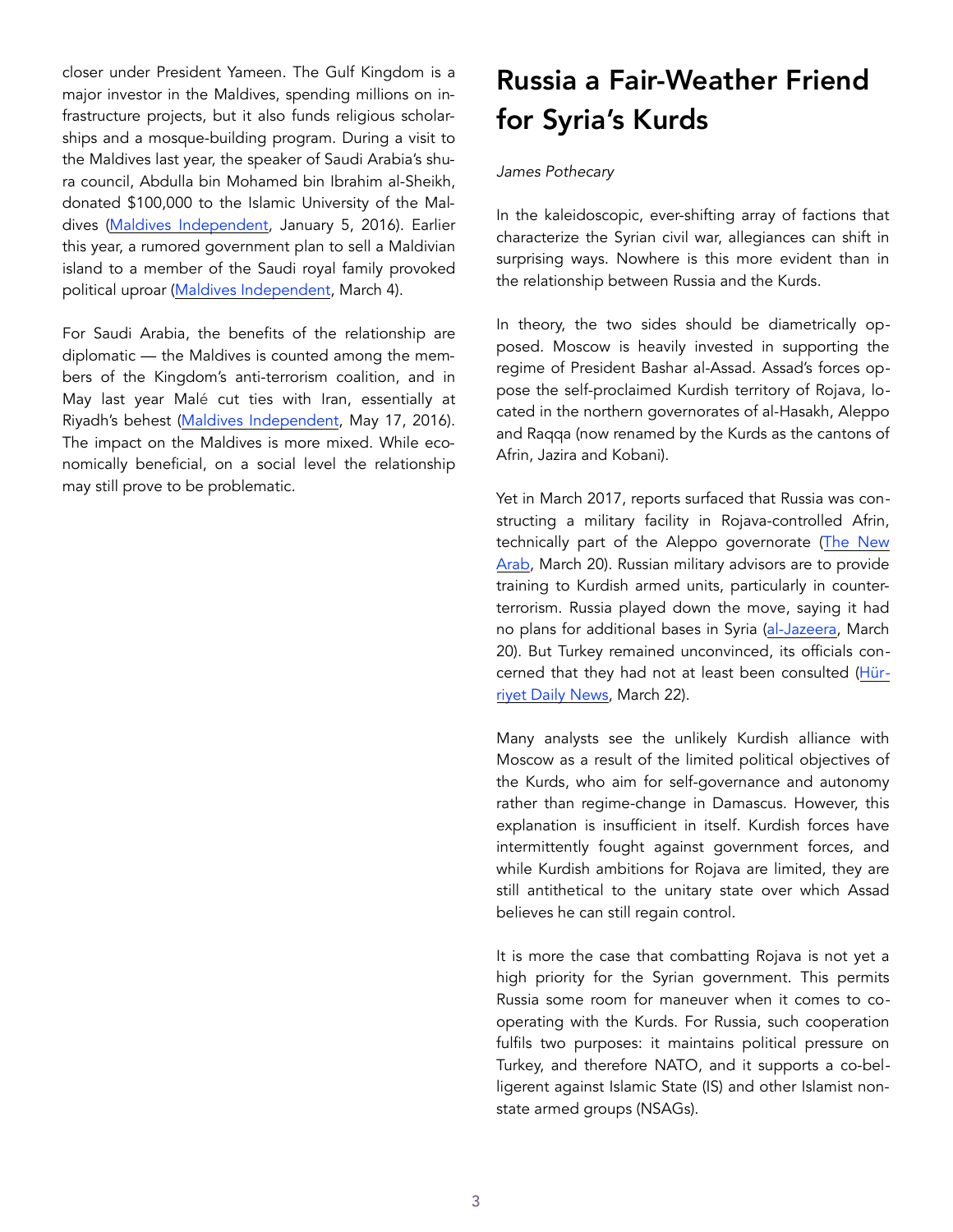#### Kurdish Political Objectives

The modest political ambitions of the Kurds' self-proclaimed territory are crucial in "unlocking" Russian support for Rojava. While the initial July 2012 campaign by the People's Protection Units (YPG), effectively Rojava's armed forces, focused on expelling Syrian military and security units from the cities of Afrin and Kobani, fighting was restricted to minor skirmishes, with government forces choosing to withdraw rather than defend their positions ([Irin News,](http://www.irinnews.org/analysis/2012/08/02/kurds-enter-fray-risk-conflict-grows) August 2, 2012). Further territorial gains by the YPG were concentrated in northern areas of the country with large Kurdish populations.

Notably, Rojava has not sought a military campaign striking deeper into Syrian government territory, choosing instead to solidify and defend its hard-won autonomous zone. A March 2016 declaration by the Democratic Union Party (PYD), the Kurdish governing party of Rojava, described the territory as autonomous, rather than independent of Damascus. In fact, the document specifically rejected the full-scale division of Syria and made no call for Assad's removal. There has even been some limited tactical cooperation between the regime and the Kurds, for instance a joint operation against IS to defend the government-controlled city of Hasakah ([al Arabiya,](https://english.alarabiya.net/en/News/middle-east/2015/07/20/Syria-Kurds-say-in-near-complete-control-of-Hasaka-city.html) July 20, 2015).

However, Syrian hostility toward Rojava should not be underestimated. Regime officials have rejected Kurdish proposals even for limited autonomy within a federal Syria ([Rudaw,](http://www.rudaw.net/english/middleeast/syria/240220173) February 24). Examples of on-the-ground tactical cooperation do not change the fact that the two factions are strategically opposed. Russia's security concerns, however, mean Moscow's viewpoint differs somewhat from that of Damascus on the issue.

#### Russian Concerns

It is difficult to overemphasize the threat Russian officials perceive IS as posing to Russia's own national security. Northern Syria is about 1,250 kilometers (km) from Russia's restive southern Chechnya region, which has its own Islamist insurgency. In March 2017, for example, IS claimed it was behind an attack on Russian military units in the area [\(DW,](http://www.dw.com/en/russian-soldiers-killed-in-islamic-state-claimed-attack-in-chechnya/a-38117689) March 25). There are at least 2,500 Russians fighting for IS and other Islamist groups in Syria, and an outmigration of these fighters back into Russian territory is a serious concern for the Russian security apparatus. Several terrorist attacks not only in the southern

regions of Russia, but also in the major western city of Saint Petersburg, have been attributed by the Russian security services to Islamist terror groups.

From Moscow's perspective, therefore, IS is a (if not *the*) primary security threat. Given the effectiveness of Kurdish armed units in tackling IS in Syria, it should be no surprise that Russia is willing to cooperate with Rojava in order to bolster the YPG's kinetic capability and personnel training levels.

Russian support also reflects Moscow's calculations as regards Turkey. On November 24, 2015, Turkish air-defense systems shot down a Russian fighter aircraft conducting operations in Syria. This dramatically worsened Russo-Turkish relations to the point where open conflict seemed a genuine possibility. Relations have since improved, predicated around shared counter-terrorism concerns, and are now almost fully normalized ([al-Moni](http://www.al-monitor.com/pulse/originals/2017/03/russia-turkey-normalization-process-erdogan-putin-syria.html)[tor,](http://www.al-monitor.com/pulse/originals/2017/03/russia-turkey-normalization-process-erdogan-putin-syria.html) March 13). Nonetheless, Turkey remains staunchly opposed to the Assad regime, and its seven-month-long Euphrates Shield operation, which officially came to an end in March, demonstrated that Ankara is willing and able to intervene directly in Syria to advance its own geopolitical interests (see [Terrorism Monitor,](https://jamestown.org/program/syrias-conflict-managing-turkeys-intervention/) September 16, 2016).

To that end, it seems likely that Russian support for Rojava serves a secondary purpose — that of hampering Turkish military operations in northern Syria. Turkey sees no difference between the YPG and the Kurdistan Worker's Party (PKK, *Partiya Karkerên Kurdistanê*), a Kurdish separatist insurgency that has been intermittently fighting Ankara since the 1980s. It is in Russia's interest to amplify the threat Turkey perceives Rojava to pose as much as possible, as it will divert the attention of the Turkish armed forces toward the Kurds and away from Assad's troops, or from participation in any potential upswing in anti-Russian NATO activities. Furthermore, the door remains open for a rapid escalation in Russian support for the YPG, should relations between Ankara and Moscow deteriorate or if Russia perceives Turkey to be encroaching on its strategic ambitions within Syria.

Moreover, Turkey remains a NATO member, and Russia's own 2016 national security strategy identifies the alliance as one of the primary threats to Russian national security ([Russian National Security Strategy,](http://www.ieee.es/Galerias/fichero/OtrasPublicaciones/Internacional/2016/Russian-National-Security-Strategy-31Dec2015.pdf) December 2015). Supporting a hostile actor on Turkey's southern flank, therefore, allows Moscow room to rapidly escalate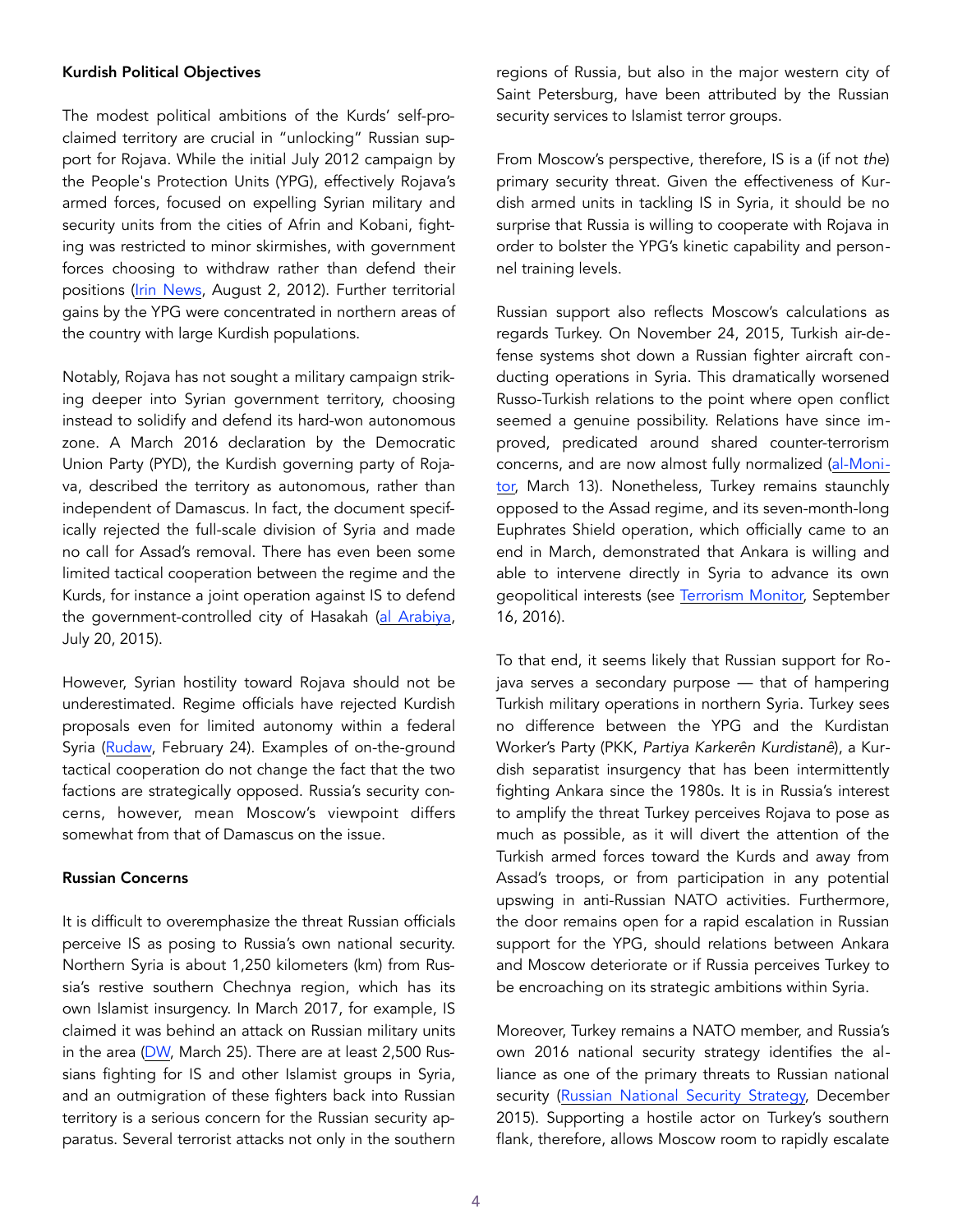its aid for Rojava, dependent on the perceived threat from NATO.

#### The Road Ahead

Ultimately, Kurdish-Russian cooperation comes down to target prioritization by Moscow. In a conflict as complicated as that in Syria, strategic calculations are made not on the basis of ideological coherence or deep-rooted alliances, but by the threat-level each particular group poses to the other at any given moment.

Russia at present prioritizes combating IS and tying up the Turkish armed forces by promoting a semi-rogue Kurdish territory that poses little immediate threat to Assad's Syrian state and none whatsoever to Russia.

However, with the eventual military defeat of IS in Syria, or in the event of a de-escalation with NATO, Moscow's own priorities will shift and Rojava will likely find itself in the scope of the Russian military machine. Should IS' de facto capital of Raqqa fall to government forces, for instance, Russia is highly likely to withdraw its backing for Rojava, just as the Kurdish territory becomes a greater priority for Syrian forces.

*James Pothecary is a Political Risk Analyst specializing in the Middle East with Allan & Associates. Allan & Associates is an international security consultancy which provides a range of protective services including political and security risk assessments, security policy design and crisis management response. Allan & Associates has offices in Washington D.C., Hong Kong, London and Singapore.* 

### Learning and Adapting: al-Qaeda's Attempts to Counter Drone Strikes

#### *Tobias J. Burgers & Scott N. Romaniuk*

Over the past 15 years, the use of drones and drone strikes has become an integral part of U.S. counter-terrorism operations against overseas militant groups. The tactic has several clear benefits over larger, costlier and less discreet military operations employing conventional military aircraft.

As the use of armed drones continues, however, their targets — terrorists and terrorist organizations, particularly al-Qaeda — have grown accustomed to the threat. The increased deployment of Predators and Reapers, which militants often refer to as spy planes (المطائحرات الجاسوسية), has played a direct role in changing the tactical and operational character of organizations like al-Qaeda. The constant threat of drone strikes had forced them to change their tactics from simply attempting to evade drone attacks to developing and employing active anti-drone measures.

#### Early Avoidance Efforts

Nearly a decade ago, al-Qaeda in the Arabian Peninsula (AQAP) was already experimenting with simple camouflage measures to conceal their fighters from drone strikes. These efforts were collected and disseminated through instructional videos on avoidance methods, such as how to assemble an individual "body wrap" — a blanket used to absorb body heat, reducing an individual's infrared signature and as such making him more difficult for drones to target. These videos led to the creation of strategy guides that detailed procedures on how to evade drones, and later to guides on how best to defeat them.

The discovery in 2013 of counter-drone manuals in Timbuktu, Mali provided an insight into efforts by al-Qaeda in the Islamic Maghreb (AQIM), along with potentially other branches of the terror group, to adapt to the reality of drone usage. [1]

Journalists found the manuals, which detail 22 steps for evading drone attacks, in buildings abandoned by al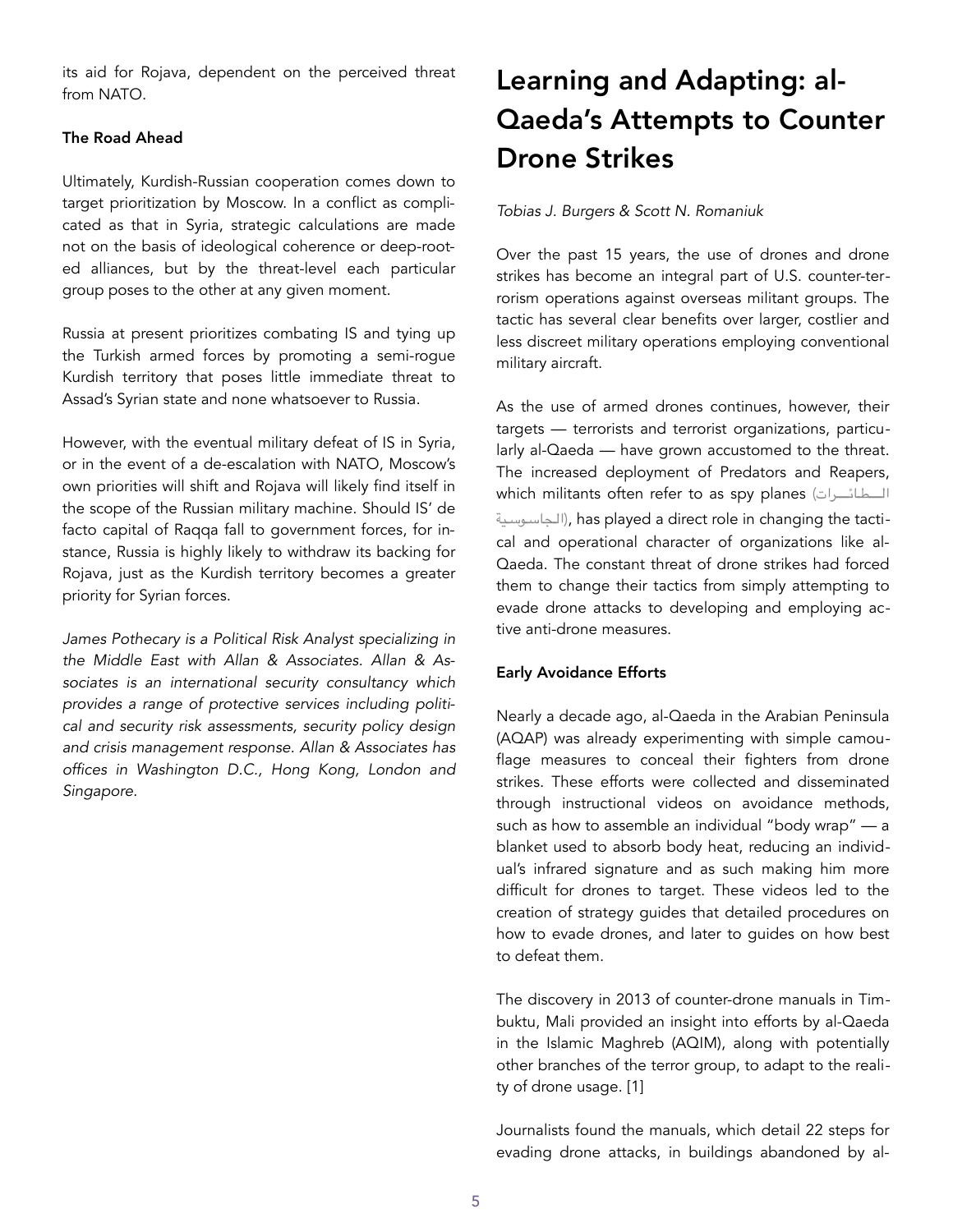Qaeda fighters in the wake of a successful push by French and Malian troops to retake the city from Islamists and anti-government forces. The guides appear to have been used for training rank and file militants in anti-drone operations and illustrate how al-Qaeda's strategies to evade drones have developed over time.

Early instructional efforts focused solely on camouflage and avoidance tactics, but this was a result of the failure of more ambitious efforts. In fact, prior to disseminating its guidance on camouflage, al-Qaeda had conducted unsuccessful research on how to jam the Global Positioning System (GPS) signals of Predators and Reapers as they passed overhead. [2]

Furthermore, al-Qaeda sought to understand how it could dupe the infrared chips used by drones to pinpoint the exact location for a strike. For all these efforts, however, the group lacked the technological know-how to develop effective counter-electronic warfare capabilities. [3] Instead, it moved on to experiment with other, more rudimentary, counter-drone tactics. A favorite was the use of weather balloons, small remote-controlled planes and (perhaps ironically) unmanned aerial vehicles (UAVs), which it used to monitor the flight paths of U.S. UAVs and unmanned combat aerial vehicles (UCAVs).

#### Technical Failures

These early efforts were met with little success, but in 2009, groups affiliated with what was then al-Qaeda in Iraq managed to hack the feed of U.S. Predator and Shadow drones with off-the-shelf software called Skygrabber [\(al-Jazeera](http://www.aljazeera.com/news/americas/2009/12/2009121801911884934.html), December 18, 2009). Encouraged by this success, the group sought to spoof the signal sent to drones, but the U.S. military quickly updated and encrypted their feed, neutralizing the effort.

In online forums, al-Qaeda has opened discussion groups to large numbers of supporters, and even outsiders, with the aim of crowdsourcing methods and alternative strategies to counter drone attacks. Some focus groups examine specific technical details and capabilities of drones, while others discuss how best to spoof, alter or jam drone signals and how to counter homing beacons. Al-Qaeda has even gone as far as to support these efforts with financial rewards for the best suggestions. Yet, as Don Rassler in his report for the Combating Terrorism Center (CTC) noted, these groups have hardly proved revolutionary, with their suggestions

ranging from the plainly silly to the only somewhat effective. Al-Qaeda's suspected former intelligence chief, Abu Ubayda Abdullah al-Adam, was the only one to provide a degree of coherent advice, and even that may have proved ineffective as he was killed in a drone strike in Pakistan in early 2013 ([The News,](http://www.thenews.com.pk/Todays-News-6-173523-Al-Qaeda-intelligence-chief-killed-in-Waziristan-drone-attack) April 26, 2013).

Given the failure of its technical efforts, and faced with the success of drone strikes in decimating its network, al-Qaeda largely still relies on camouflage and avoidance tactics, combined with an "old-school" targeting of the crucial human intelligence network that the United States relies on to support its drone strike campaign. Al-Qaeda has established special units that hunt down spies. In Pakistan's FATA tribal territories, the Lashkar-e-Khorasan (Khorasan Mujahideen) and Saif ul-Furqan units seek to kill spies within 24 hours after a strike. [4] Individuals suspected of sharing information about the location of militants are killed, and footage of their deaths is shared with others with the intention of discouraging other potential informants. This reliance on old-fashioned operational security has arguably been al-Qaeda's most effective counter-drone measure.

Where al-Qaeda has also had a measure of success is in disguising its bases and training camps. Over the last decade, al-Qaeda operated a number of relatively open and well-known bases in remote areas, but the use of drones means such locations are not necessarily secure. In Pakistan, where al-Qaeda and the Pakistani Taliban have been hardest hit by drones, the group has to an extent re-located bases from the tribal areas to urban locations such as Karachi where, amongst a teeming civilian population, its operatives are more protected. [5] Precise information is critical for a successful drone strike, particularly when operating in urban areas where the risk of collateral damage is significant.

#### Limitations to Drone Use

Drone strikes have arguably become the U.S. government's first response to overseas terrorists and insurgent activity and an accepted instrument in the counter-terrorism policy toolkit. The discovery of the drone manuals in Mali can perhaps be read as an indication of just how successful drone strikes have been — they have unquestionably been effective at targeting individual terrorist commanders.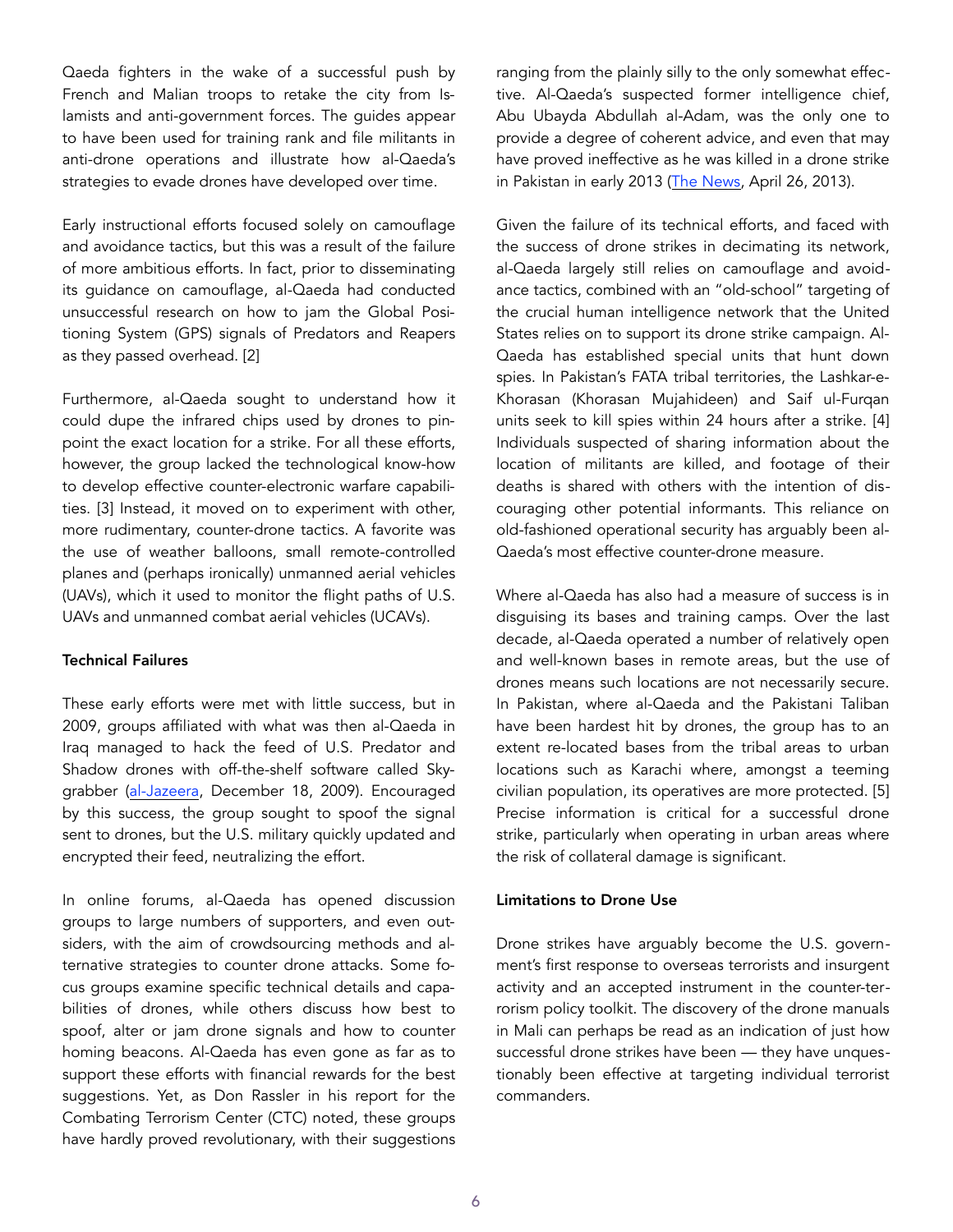They do, however, have their drawbacks. It has been well documented how collateral damage from drone strikes serves as a strong recruitment and propaganda tool for al-Qaeda [\(al-Jazeera,](http://www.aljazeera.com/indepth/opinion/2017/03/scared-trump-drone-reforms-170319074243420.html) March 20).

Similarly, in individual cases, the use of drones has proved problematic. A botched U.S. mission in Yemen in January, in which a U.S. Navy Seal was killed along with 25 civilians, among them nine children, serves as a con-structive example [\(al-Monitor,](http://www.al-monitor.com/pulse/afp/2017/03/yemen-conflict-qaeda-us.html) March 3). Local AQAP fighters were on high alert as a result of a crashed drone, which went down while conducting onsite surveillance prior to the mission.

With a small drone crashing nearby, and with no strike conducted, local al-Qaeda members concluded that a ground strike was imminent. Accordingly, the drone proved to be something of rudimentary warning for the militants.

More generally, despite a 15-year-long campaign, al-Qaeda is still operational, albeit much weakened. Unsophisticated efforts at evading drones appear to be all that is needed where the aim is simply to continue militant operations in some form.

Al-Qaeda's response to drone attacks shows how adaptable the group can be. Meanwhile, drones must be seen as only part of a potential solution in the fight against terrorism.

*Tobias Burgers is a Doctoral Researcher at the Otto Suhr Institute, Free University Berlin, from which he holds a Master's in Political Science. His research interests include the impact of cyber and robotic technology on security dynamics, East-Asian security relations, maritime security and the future of conflict.* 

*Scott N Romaniuk is a Doctoral Researcher in the School of International Studies, University of Trento. He is the Editor of Insurgency and Counterinsurgency in Modern War (2015) and The Palgrave Handbook of Global Counterterrorism Policy (2017). His research interests include international relations, security studies, terrorism, and political violence.*

#### **NOTES**

[1] The manuals were discovered by journalists with the Associated Press and can be viewed [here.](http://hosted.ap.org/specials/interactives/_international/_pdfs/al-qaida-papers-drones.pdf) 

[2] Sinai, J (2015) 'Innovation in terrorist counter-surveillance' in M Ranstorp & M Normark (Eds), *Understanding terrorism innovation and learning: Al-Qaeda and beyond* (pp. 196-210). Abingdon, UK: Routledge

[3] Rassler, Don, 'Drone, counter drone: Observations on the contest between the United States and jihadis' *CTC Sentinel*, January 2017, pp. 23-27; Williams, B (2013) *Predators: The CIA's drone war on al Qaeda*, Lincoln, NE: University of Nebraska Press

[4] Krech, H (2014) The organization of Al Qaeda's drone countermeasures. Margalla Papers, [National Defence](http://www.ndu.edu.pk/issra/ISSRA_Margalla_Papers_2014.php)  [University, Islamabad,](http://www.ndu.edu.pk/issra/ISSRA_Margalla_Papers_2014.php) Pakistan. (Available [here](http://www.ndu.edu.pk/issra/issra_pub/articles/margalla-paper/Margalla-Papers-2014/06-The-Org-of-Al-Qaeda.pdf)).

[5] Ibid.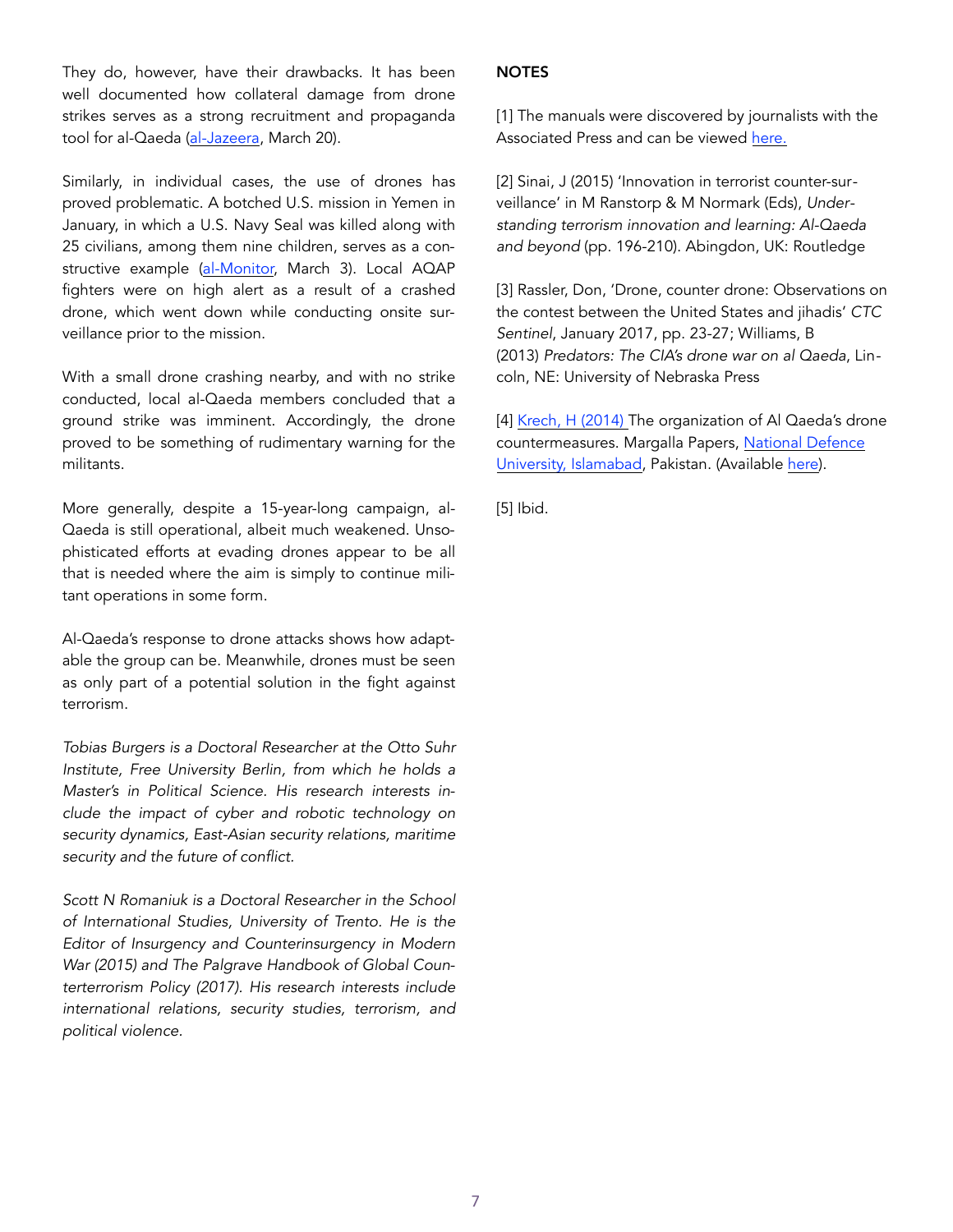## Libya's Military Wild Card: The Benghazi Defense Brigades and the Massacre at Brak al-Shatti

#### *Andrew McGregor*

In shocking events on May 18, fighters in southern Libya carried out a massacre, slaughtering more than 140 soldiers and civilians, most of whom had already surrendered. The attack was carried out by a militia from the Libyan city of Misrata and their allies, the Benghazi Defense Brigades (BDB, *Saraya Difaa al-Bengazhi*), a politically enigmatic military coalition that claims it is anti-terrorist in nature while consistently being described as terrorist by its enemies. [1]

Founded on June 1, 2016, the BDB alliance combines professional soldiers, ex-policemen and a significant number of Islamist mujahideen expelled from Benghazi by Field Marshal Khalifa Haftar's Libyan National Army (LNA). The BDB describes itself not as an Islamist coalition, but as a group of *thuwar* (revolutionary fighters) and soldiers who oppose Haftar's "oppressive" militias in their fight "for liberty, freedom and the safe return to our city [Benghazi] with our displaced families," while combatting terrorism "in all its shapes and forms" (Libya [Herald,](https://www.libyaherald.com/2017/04/19/bdb-denies-un-claim-it-is-a-coalition-of-islamist-armed-groups/) April 19). [2]

#### Political Background

Understanding the BDB's activities first requires some familiarity with Libya's fractious administration. Libya's unity government, as determined by the UN-brokered Libyan Political Agreement (LPA) of December 17, 2015, has devolved into a number of rival parts, including:

The Government of National Accord (GNA), the Tripoli-based executive authority, which includes the internally divided but largely Islamist nine-member Presidency Council, the chairman of which is Fayez al-Serraj. It oversees the functions of the head-of-state and is intended to have authority over a yet-to-be formed national military. In the meantime, the GNA is supported by powerful militias from the city of Misrata.

• The Bayda/Tobruk-based House of Representatives (HoR), the legislative authority controlled by Prime Minister Abdullah al-Thinni. The HoR resists the authority of the Presidency Council and has refused to transfer responsibility for the armed forces to Tripoli, endorsing instead a collection of mainly Cyrenaïcan militias referred to as the Libyan National Army (LNA). This force is led by Khalifa Haftar, who is broadly anti-Islamist but nonetheless includes Saudi-backed Salafist "Madkhali" fighters in his coalition.

The High Council of State, a Tripoli-based consultative body led by Abd al-Rahman Swehli, which functions independently of the GNA.

The GNA is also challenged by the so-called "Government of National Salvation" (GNS), the Tripoli-based remains of the pre-LPA General National Council (GNC), a parliament formerly led by Misratan Khalifa al-Ghwell. The ex-PM has attempted to overturn the authority of the UN-recognized GNA, but the GNS does not control any institutions of importance.

The BDB are the avowed enemy of "Field Marshal" Haftar, regularly described in BDB statements as a "war criminal." Given Haftar is the commander of a regional militia, his absurd rank (which he was awarded by HoR parliamentarians in 2016) reflects his posturing as a new Libyan strongman who believes he alone is capable of uniting the shattered nation. Haftar is opposed by many Misratans due to his past as a Gaddafi-era general, his long association with the CIA while living as an exile in Alexandria, Virginia, and his battle to subdue Misratan influence in Benghazi and elsewhere.

#### Affiliation to Dar al-Ifta and the Grand Mufti

The BDB's Statement no.19 declared the group had "no party, political or ideological affiliations" ([Libya Herald,](https://www.libyaherald.com/2017/03/12/heavy-air-raids-as-pfg-chief-says-lna-trying-to-hit-oil-facilities/) March 12; al-Jazeera TV via BBC Monitoring, March 12). Despite this, the movement has pledged loyalty to controversial Tripoli-based Libyan Grand Mufti Sadiq al-Ghariani and claims to operate under his authority and that of the Dar al-Ifta, Libya's *fatwa*-issuing authority.

Despite his status as Libya's leading cleric and recognition by the GNA and the Presidency Council, al-Ghariani is in practice a divisive influence whose leadership has already been rejected by the HoR. Al-Ghariani is opposed to any political settlement involving Haftar and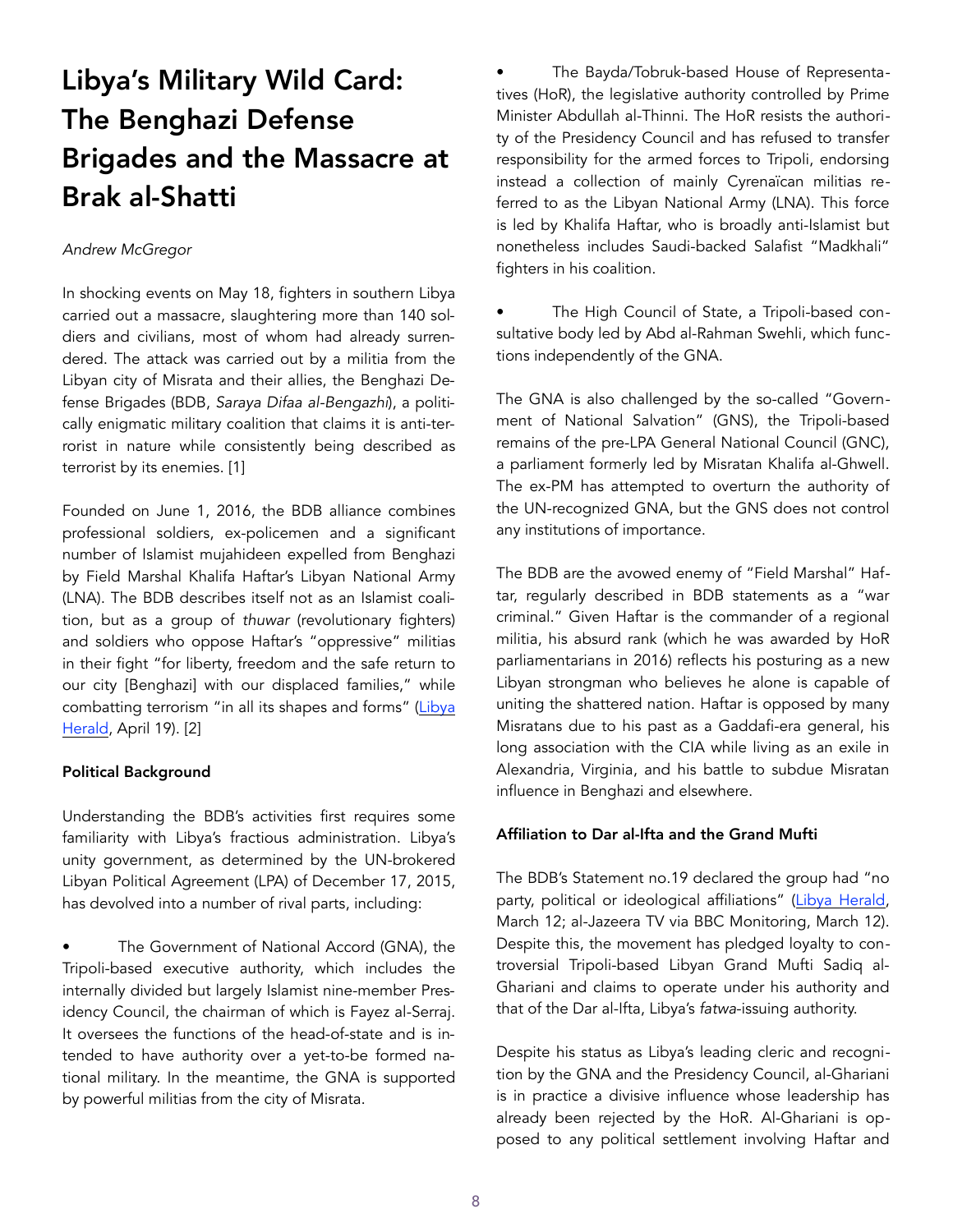condemned a recent reconciliation meeting in Cairo between the field marshal and al-Serraj, the Presidency Council chairman.

In May 2016, the Mufti surprised many by urging all "revolutionaries" to abandon the fight against Islamic State (IS) forces in Sirte to instead concentrate their forces against the LNA in eastern Libya, claiming IS in Libya would collapse once Haftar was defeated (Al-Tanasuh TV, May 11, 2016, via BBC Monitoring).

BDB leader Brigadier General Mustafa al-Sharkasi declared last year that his fighters were "not ashamed to say we use the Dar al-Ifta as our reference … When we are victorious in the city of Benghazi, we will revert to Islamic reference in our dealing with the people …" (al-Nabaa TV/Twitter, via BBC Monitoring, June 21, 2016).

LNA spokesman Colonel Ahmad Mismari has repeatedly claimed that the BDB are supplied with weapons and vehicles by Qatar and Turkey (viewed as sympathetic to Islamist forces) in violation of the international arms embargo on Libya [\(Libya Herald,](https://www.libyaherald.com/2017/03/03/lna-loses-control-of-ras-lanuf-sidra-also-reported-taken/) March 3).

The BDB's allegiance to al-Ghariani and the Dar al-Ifta has created friction with other groups in the capital. A BDB camp in the Suq al-Jama district of Tripoli was attacked on November 30, 2016 by RADA ("Deterrence") forces led by Abd al-Raouf Kara, a pro-GNA militia strongly opposed to the Grand Mufti [\(Libya Herald](https://www.libyaherald.com/2016/12/01/fighting-in-tripoli-as-pro-pc-forces-move-to-crush-militants/), December 1, 2016). The BDB are also believed to have contacts with GNS leader Khalifa Ghwell ([Libya Herald,](https://www.libyaherald.com/2017/03/03/lna-loses-control-of-ras-lanuf-sidra-also-reported-taken/) March 3).

#### BDB Leadership

The BDB leadership includes the following individuals:

Brigadier General Mustafa al-Sharkasi, a professional soldier, has emerged as the dominant commander in the BDB. Al-Sharkasi served as an Air Force colonel at Benina airbase, 19 kilometers (km) east of Benghazi, under the regime of Muammar Gaddafi. Turning against the regime, he acted as a militia commander in Misrata during the revolution. Once part of Haftar's LNA, he is now bitterly opposed to him ([Libya Herald](https://www.libyaherald.com/2016/11/13/islamist-militia-chiefs-son-slain-in-benghazi-report/), November 13, 2016).

Ziyad Belam, sometimes cited as the BDB leader, is the former commander of Benghazi's Omar al-Mukhtar Brigade and leader of the Benghazi Revolutionaries Shurah Council (BRSC), an alliance of Benghazi-based Islamist militias that once included local IS fighters. He was seriously wounded in an assassination attempt in October 2014.

Al-Saadi al-Nawfali is the leader of the Operations Room for the Liberation of the Cities of Ajdabiya and Support for the Revolutionaries of Benghazi (known by its Arabic acronym GATMJB). This group cooperates with the BDB, allowing al-Nawfali to hold leadership positions in both organizations. Al-Nawfali appeared in a 2014 video with al-Mourabitoun commander Mokhtar Belmokhtar ([AgenziaNova.com](https://www.agenzianova.com/a/5767d1e3ae9550.93815045/1372340/2016-06-20/libia-ex-membri-della-shura-di-bengasi-alla-guida-delle-nuove-brigate-arrivate-ad-agedabia/linked), June 20, 2016). He has been variously described as a former Ansar al-Sharia commander in Ajdabiya and a supporter of Islamic State forces in Nawfaliyah.

Ismail Muhammad al-Salabi was a commander in the Rafallah Sahati militia and is the brother of prominent Libyan Muslim Brotherhood member Ali Muhammad al-Salabi. Ismail is an associate of GNA Defense Minister Colonel Mahdi al-Barghathi, formerly chief of military police in Benghazi and a former LNA armored unit commander.

Osama al-Jadhran is the Ajdabiya-based brother of former Petroleum Facilities Guard (PFG) commander Ibrahim al-Jadhran. An Islamist who was tortured during imprisonment in the Gaddafi era at the notorious Abu Salim prison, Osama took a prominent part in the BDB's March 2017 capture of Ras Lanuf airport.

Ahmad al-Tajuri is an artillery commander from the Tajuri district of Benghazi and former leader of the BRSC.

Faraj Shaku is a commander of the February 17 Martyrs' Brigade and a former BSRC commander.

Mahmoud al-Fitouri is a senior commander in the BDB.

The main force of the BDB is based in Jufra (south-central Libya). Its communications are handled by its official media establishment, Bushra Media.

#### Operation 'Volcano of Wrath'

The BDB launched its first offensive on Ajdabiya, 15 km southwest of Benghazi, on June 18, 2016, together with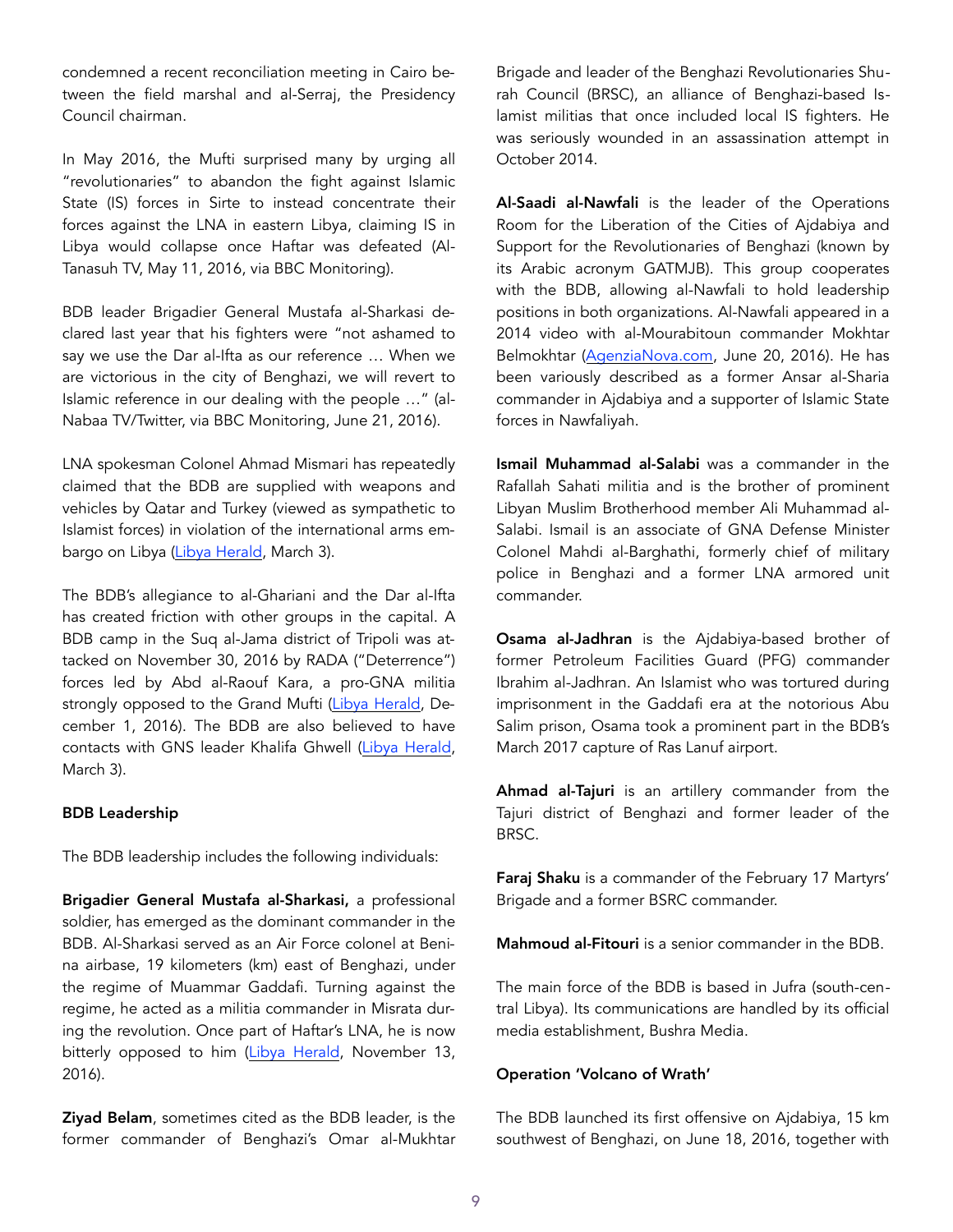local forces in the city opposed to the LNA. Describing the BDB as part of IS, a Petroleum Facilities Guard (PFG) spokesman said that the PFG was fighting the BDB in Ajdabiya under the guidance of the GNA's ministry of defense ([Libya Herald,](https://www.libyaherald.com/2016/06/25/pfg-vows-to-fight-new-benghazi-militants/) June 25, 2016). Shortly after the attack on Ajdabiya, Brigadier al-Sharkasi declared that the BDB was on its way to Benghazi to "liberate it from these criminals, these people that have broken out of prison, these militias, the gangs of Haftar" (al-Nabaa TV/ Twitter, via BBC Monitoring, June 21, 2016).

On July 11, 2016, the BDB announced the commencement of Operation "Volcano of Wrath," intended to break the LNA's siege of Benghazi and allow displaced residents to return (Bushra News/Twitter, via BBC Monitoring, July 17, 2016).

The BDB's offensive ultimately stalled outside of Benghazi, but not before it claimed to have shot down a helicopter containing three members of the French Direction générale de la sécurité extérieure (DGSE, Directorate General for External Security) operating in support of the LNA defenders (Bushra News/Twitter via BBC Monitoring, July 17, 2016; [ChannelsTV.com,](http://www.channelstv.com/2017/02/03/the-secret-war-in-libya/) February 3). Three days later, the BDB claimed a French "retaliatory" airstrike on BDB positions in western Benghazi had killed 13 of their fighters [\(Libyan Express,](http://www.libyanexpress.com/defense-benghazi-brigades-say-french-avenging-airstrikes-killed-13-fighters-today/) July 20, 2016). Al-Sharkasi later blamed the BDB's failure to enter Benghazi on the intervention of "foreign" warplanes (al-Jazeera TV via BBC Monitoring, March 12).

#### Failed Attack on Sidra and Ras Lanuf

In December 2016, the BDB joined former members of the BRSC and some members of Ibrahim Jadhran's PFG in a disastrous attempt to take the important oil terminals at Sidra and Ras Lanuf. The facilities had been wrested from the PFG by the LNA in September 2016. Operating under the unified command of the "Oil Ports and Fields Liberation Room," an armed group of 600 to 800 men left Jufra in a convoy for the ports in Libya's vital "oil crescent" west of Benghazi, where they were repulsed by stronger LNA forces [\(ICG,](https://www.crisisgroup.org/middle-east-north-africa/north-africa/libya/oil-zone-fighting-threatens-libya-economic-collapse) December 14, 2016).

The LNA responded with airstrikes on BDB positions on the Jufra airbase, killing BDB spokesman Mansur al-Faydi, PFG commander Moussa Bouain al-Moghrabi and BDB commander Ahmad al-Shaltami, a former member of Benghazi's Ansar al-Sharia [\(Libya Herald](https://www.libyaherald.com/2016/12/12/99448/), December 12, 2016). Brigadier Idris Musa Bughuetin and Colonel Osama al-Ubaydi, two officers close to Mahdi al-Barghathi, the GNA defense minister, were captured by the LNA ([Eyeonisisinlibya.com,](http://eyeonisisinlibya.com/the-anti-isis-coalition/lna-defeats-counter-attack-extends-territorial-control/) December 13, 2016).

This led to questions regarding the alleged role of the GNA's defense ministry in preparing and even ordering the failed offensive. Some verification of these allegations appeared to come through a tweet showing captured vehicles that clearly bore the markings of the ministry's 12th Brigade ([Twitter,](https://twitter.com/Oded121351/status/806605488729231360?lang=en) December 7, 2016).

On February 9, 2017, aircraft believed to belong to either the LNA or to the UAE, which backs Haftar, struck BDB positions at the Jufra airbase, killing two people and wounding 13 others [\(Libya Herald,](https://www.libyaherald.com/2017/02/09/airforce-raid-on-jufra-airbase-kills-two-report/) February 9). The UAE uses al-Khadim airbase in Marj province for operations by AT-802 light attack aircraft and surveillance drones ([Jane's 360,](http://www.janes.com/article/64980/uae-s-forward-operating-base-in-libya-revealed) October 28, 2016). The AT-802's are reportedly flown by American private contractors working for former Blackwater CEO Erik Prince on behalf of the UAE ([Intelligence Online,](https://www.intelligenceonline.fr/intelligence-economique_ligne-rouge/2017/01/11/prince-a-la-rescousse-des-emirats-en-libye,108196389-ART) January 11).

Three days later, a BDB statement called for "a general mobilization by all of Libya's honorable revolutionaries, officers and soldiers" against Haftar's LNA and mercenary fighters of Darfur's Justice and Equality Movement (JEM), who they claimed were fighting alongside the LNA (al-Jazeera TV via BBC Monitoring, February 12).

#### Operation 'Return to Benghazi'

The mobilization led to the BDB's seizure of the oil terminals at Sidra and Ras Lanuf from the LNA with a surprise attack on March 3. The BDB was able to catch the LNA off guard by moving its forces forward in small groups of two or three vehicles before concentrating its forces just outside the ports [\(Libya Herald,](https://www.libyaherald.com/2017/03/03/lna-loses-control-of-ras-lanuf-sidra-also-reported-taken/) March 3). An LNA spokesman said the BDB's success was due in part to its use of sophisticated jamming equipment that in-terfered with LNA communications ([Libya Herald,](https://www.libyaherald.com/2017/03/06/lna-claims-its-retreat-has-stopped-at-al-uqaylah/) March 6). There were reports that Defense Minister al-Barghathi had again ordered the defense ministry's 12th Brigade to support the BDB offensive ([Libya Herald,](https://www.libyaherald.com/2017/03/07/pc-sends-petroleum-facilities-guards-to-take-over-sidra-and-ras-lanuf/) March 7). There were also unconfirmed reports that the BDB had beheaded two NCOs of the LNA's 131st Infantry Battalion taken prisoner during the attack (Libya [Herald,](https://www.libyaherald.com/2017/03/12/heavy-air-raids-as-pfg-chief-says-lna-trying-to-hit-oil-facilities/) March 12).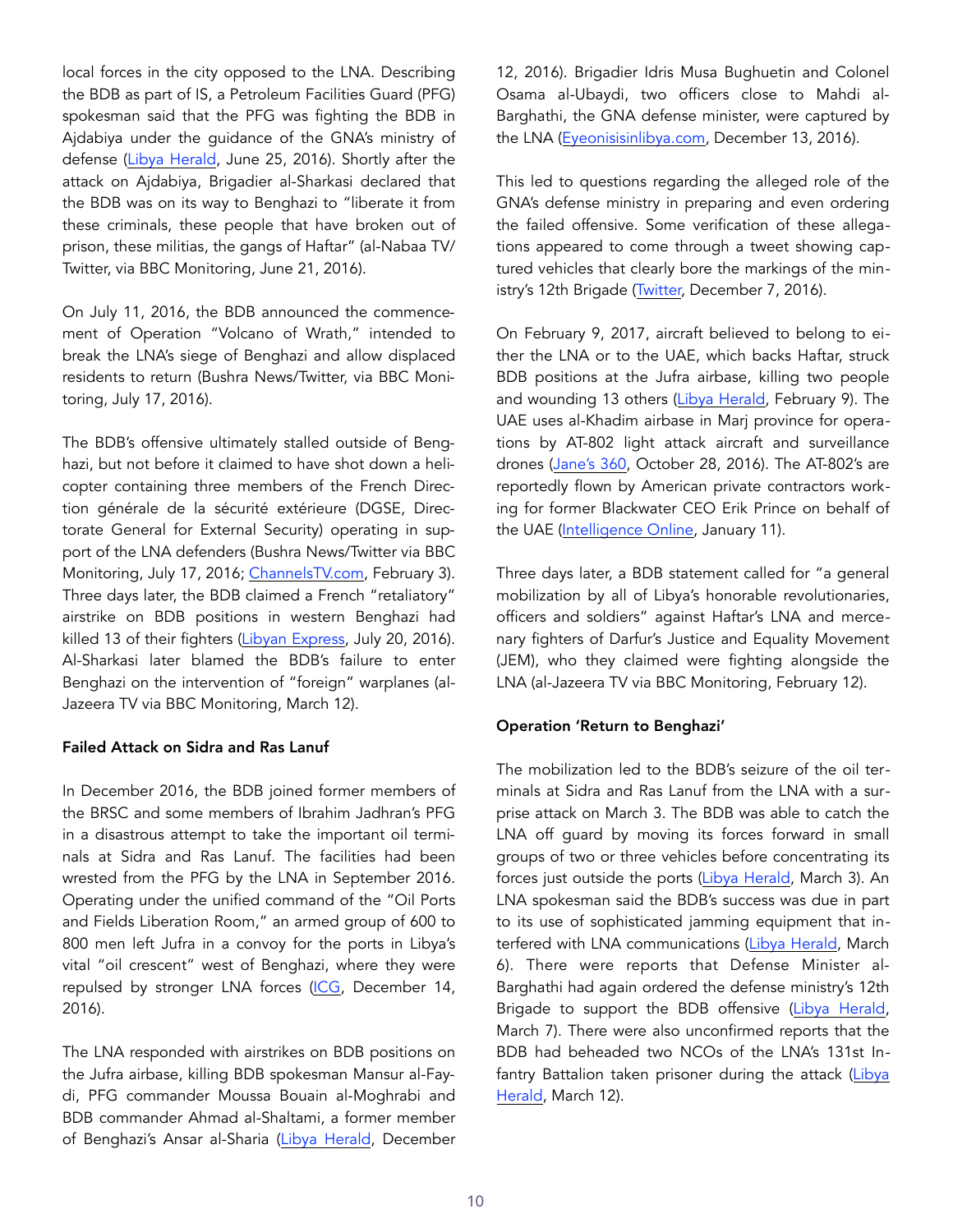The offensive was supported by demonstrations in Tripoli and Misrata, while the Grand Mufti used a television address to urge residents of eastern Libya to join the BDB's march on Benghazi [\(Libya Observer,](https://www.libyaobserver.ly/news/military-operation-benghazi-brigades-libya%E2%80%99s-oil-region-draws-mixed-reactions) March 3). After taking Ras Lanuf Airport, a BDB statement insisted that control of the oil ports was not the aim of the operation, but was only a step in assisting internally displaced persons (IDPs) forced from Benghazi by the LNA ([Libya Observer,](https://www.libyaobserver.ly/news/benghazi-defense-brigades-capture-ras-lanuf-airport-central-libya) March 3).

The LNA succeeded in holding the line east of the terminals at al-Uqaylah with the help of Tubu reinforcements from southern Libya, leaving some 170 km of Libya's coastline in the hands of the BDB ([Libya Herald,](https://www.libyaherald.com/2017/03/06/lna-claims-its-retreat-has-stopped-at-al-uqaylah/) March 6).

In the days following, the Brigades repelled successive attempts by the LNA's 152 Battalion to expel them. Airstrikes, believed to be carried out by Egyptian warplanes, targeted BDB positions in the oil crescent, but the failure of Haftar's LNA created a small crisis in relations with Cairo, with urgent pleas for greater support against the BDB "terrorists" ([Libya Herald](https://www.libyaherald.com/2017/03/14/thinni-heads-to-cairo-to-search-of-military-support/), March 13). Haftar advisor Abd al-Basset al-Badri was also dispatched to Moscow to ask for greater Russian support in the fight against the BDB ([Libya Herald,](https://www.libyaherald.com/2017/03/13/hafters-envoy-in-moscow/) March 14).

The oil terminals were handed over to Brigadier Idris Bukhamada, an ally of Defense Minister al-Barghathi. Bukhamada was appointed head of the PFG in February 2017 by the Presidency Council to replace Ibrahim Jadhran, who was seized by a militia in Nalut in March. The LNA was incensed that their own candidate for PFG chief, Brigadier Muftah al-Magarief, was left out in the cold ([Libya Herald,](https://www.libyaherald.com/2017/03/08/qatrani-condemns-pc-decision-on-handover-of-oil-terminals-to-pfgs-idris-bukhamada/) March 8).

During the orderly BDB withdrawal, the LNA's Colonel al-Mismari announced, "the terrorist gangs of al-Qaeda [i.e. the BDB] are fleeing Ras Lanuf" (Facebook via BBC Monitoring, March 7). Al-Mismari also accused the Presidency Council of hosting secret meetings with al-Qaeda leaders to fund and support the BDB's operations in the oil crescent [\(Libya Observer,](https://www.libyaobserver.ly/news/dignity-operation-plays-al-qaeda-card-frighten-international-community) March 7; [Middle East Ob](https://www.middleeastobserver.org/2017/03/07/haftars-spokesperson-accuses-libyas-presidency-council-of-planning-attack-on-oil-ports-with-al-qaeda-leaders/)[server,](https://www.middleeastobserver.org/2017/03/07/haftars-spokesperson-accuses-libyas-presidency-council-of-planning-attack-on-oil-ports-with-al-qaeda-leaders/) March 7).

The LNA spokesman's accusations appear to be part of a larger campaign intended to portray Haftar's political enemies as radical Islamists with close connections to al-Qaeda and/or IS in order to rally international support for his own militia.

A Presidency Council statement condemning the seizure of the oil crescent by the BDB was in turn rejected by two Islamist members of the council — Abd al-Salam Kajman (of the Muslim Brotherhood) and Muhammad al-Amari — who instead offered their support to the "revo-lutionaries" ([Twitter,](https://twitter.com/alwasatengnews/status/837732017215254530) March 3; [Libya Herald,](https://www.libyaherald.com/2017/03/06/kajman-and-al-amari-back-bdb-in-presidency-council-split/) March 6).

The BDB, meanwhile, considered its turnover of Sidra and Ras Lanuf should be seen as proof it was part of a broad-based solution to the Libyan conflict exclusive of al-Qaeda or other extremist groups. Unlike the jihadists, the BDB has attempted to interact with the traditional enemies of the extremists, urging Egypt to play a "positive role" and stating its approval of Italy's stance on Libya. According to BDB commander Mahmoud al-Fitouri: "We are partners to the international community in fighting terrorism; we will never allow terrorist groups to deploy in the region" ([Libya Observer](https://www.libyaobserver.ly/news/bdb-hails-italian-statement-oil-crescent-calls-egypt-be-neutral)*,* March 9).

#### Massacre at Brak al-Shatti

In December 2016, the LNA's 12th Brigade took Brak al-Shatti airbase, 900 km south of Tripoli and 60 km north of the city of Sabha in Libya's southwest. The move came after the pro-GNA Misratan Third Force militia was forced to withdraw, providing the LNA with a useful base for operations in the Fezzan, a region where it had had little influence up to that point.

A priority target was the Third Force-held Tamenhint airbase outside of Sabha. Attacks on Tamenhint began in January, when the LNA's 12th Brigade (largely Magarha, Qaddadfa and Tubu, not to be confused with the GNA's 12th Brigade) under General Muhammad Ben Nayel arrived at Brak al-Shatti.

To put an end to these attacks, the BDB and the defense ministry's 13th Brigade (the re-named Misratan "Third Force") commanded by Colonel Jamal al-Treiki launched a surprise assault on Brak al-Shatti at 9:30am on May 18, driving most of the garrison into the desert. The assault was apparently timed to coincide with the ill-advised withdrawal of much of the LNA's 12th Brigade to the town of Tukrah (northeast of Benghazi) for a celebration of the third anniversary of Khalifa Haftar's "Operation Dignity."

As many as 141 men were executed — their throats slit, or by a single bullet to the head — after the airbase was captured, including fighters of the LNA's 10th and 12th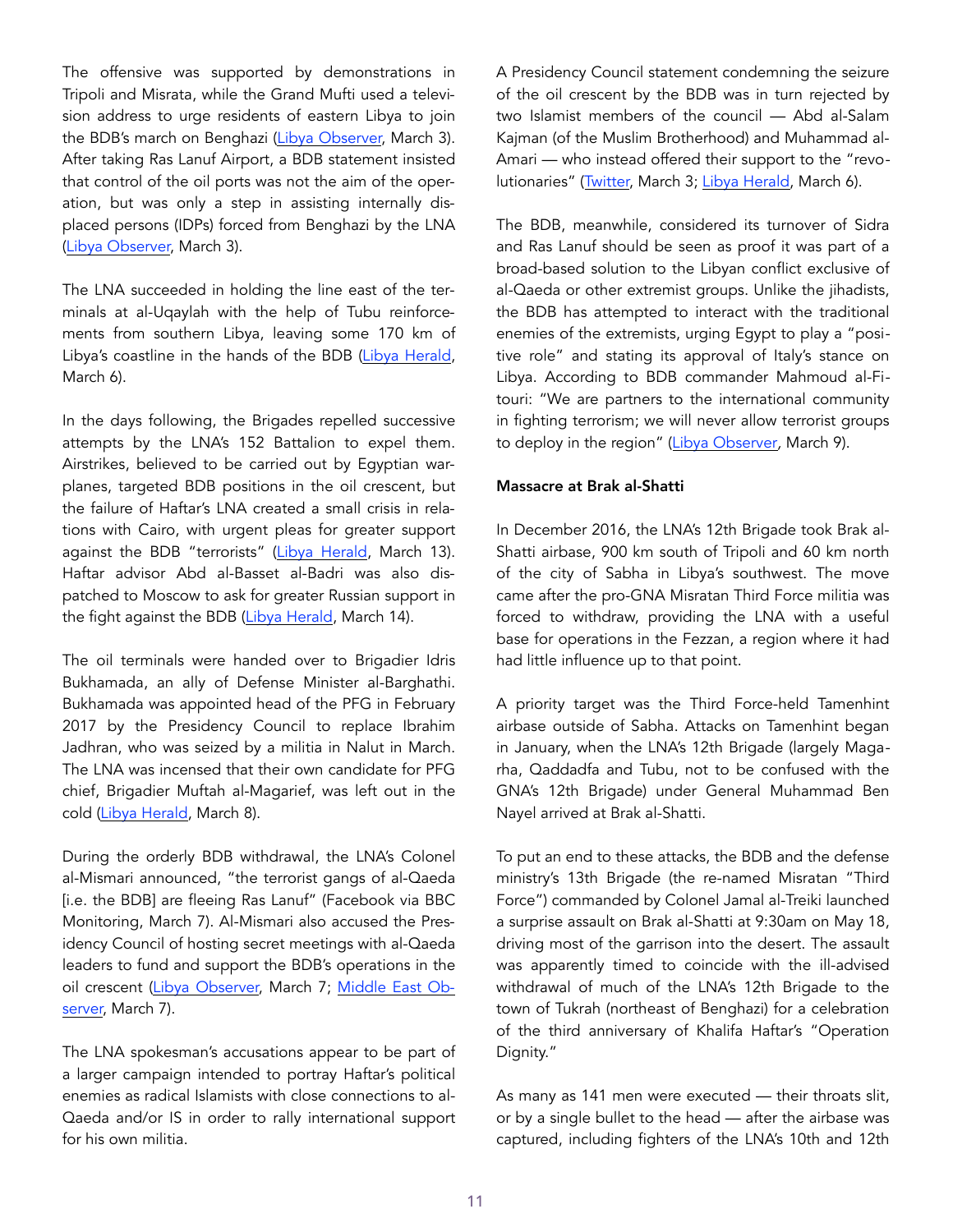Brigades and seven civilian truck drivers delivering ra-tions to the base [\(Libya Herald,](https://www.libyaherald.com/2017/05/18/misratans-and-bdb-takes-brak-al-shatti-airbase-in-shock-attack-heavy-lna-casualties-reported/) May 18; [Libya Herald,](https://www.libyaherald.com/2017/05/19/141-died-in-brak-massacre-says-mismari/) May 19).

Local hospital officials told Human Rights Watch that nearly all military personnel delivered to the hospital had received a bullet wound to the front of the head. Others arrived still bound and some had injuries consistent with having their heads run over by a vehicle. No LNA wounded arrived at the hospital and there were no casualties from the attackers, suggesting the airbase had been quickly overrun with little resistance. Survivors and videos indicated the LNA prisoners were verbally abused before being killed as "apostates, enemies of God, mercenaries of Haftar and dogs of Haftar" ([Human](https://www.hrw.org/news/2017/05/21/libya-mass-executions-alleged-military-base)  [Rights Watch,](https://www.hrw.org/news/2017/05/21/libya-mass-executions-alleged-military-base) May 21). General Ben Nayel's nephew, Ali Ibrahim Ben Nayel, was among those reported killed in the attack [\(Libya Herald](https://www.libyaherald.com/2017/05/18/misratans-and-bdb-takes-brak-al-shatti-airbase-in-shock-attack-heavy-lna-casualties-reported/), May 18). After the massacre, the assailants withdrew to their base in Jufra, allowing escaped elements of the 12th Brigade to return along with LNA reinforcements.

Even though the Misratan 13th Brigade falls under the ultimate authority of the UN-backed Presidency Council, that body insisted it had no role in the attack ([Libya Her](https://www.libyaherald.com/2017/05/19/presidency-council-and-tripoli-mod-deny-involvement-in-brak-al-shatti-massacre/)[ald](https://www.libyaherald.com/2017/05/19/presidency-council-and-tripoli-mod-deny-involvement-in-brak-al-shatti-massacre/), May 19). The Council suspended Mahdi al-Barghathi as defense minister on May 19 pending an investigation. The Council also suspended the Third Force/13th Brigade commander, Colonel al-Treiki, though the Council has little effective authority over the Misratan militia [\(Libya Observer,](https://www.libyaobserver.ly/news/presidential-council-marks-defense-minister-designate-over-brak-al-shati-attack) May 20). No measures were taken against the BDB, which operates outside of GNA control.

On May 19, the 13th Brigade warned the Presidency Council to "reconsider" its statements rejecting responsibility for "the cleansing of the Brak airbase of Islamic State members," claiming they had documentary proof they had operated on the direct orders of the defense minister and the Presidency Council (Facebook, via BBC Monitoring, May 19). The reference to IS was unexplainable; there was no possibility the garrison at Brak al-Shatti could have been mistaken for IS terrorists.

The LNA's Colonel al-Mismari claimed the attack was planned and led by Islamist Libyan Shield Southern District commander Ahmad Abd al-Jalil al-Hasnawi [\(Libya](https://www.libyaherald.com/2017/05/19/141-died-in-brak-massacre-says-mismari/)  [Herald,](https://www.libyaherald.com/2017/05/19/141-died-in-brak-massacre-says-mismari/) May 19; Channel TV [Amman], May 22, via BBC Monitoring). Al-Hasnawi, a GNA loyalist, led members of his Hasawna tribe into Tamenhint airbase on April 15 to

support the Misratan Third Force [\(Jihadology.net,](http://jihadology.net/2017/04/20/weekly-eye-on-jihadis-in-libya-update-april-19-2017/) April 19).

According to the LNA's 12th Brigade, a number of foreign prisoners were taken following the action, including a Palestinian, a Chadian and two Malians. A unit spokesman said 70 percent of the fighters they had killed or taken prisoner were foreign nationals, adding: "We are convinced we are fighting al-Qaeda" (Libya [Herald,](https://www.libyaherald.com/2017/05/20/lna-claims-many-brak-al-shatti-attackers-were-foreign-says-it-is-fighting-al-qaeda/) May 20).

LNA retaliation for the massacre came on May 21 in the form of multiple airstrikes by LNA MiG-23 "Floggers" on BDB facilities at Jufra airbase, civilian targets in the city of Hun (the capital of Jufra district) and bases of Misratan militias that had previously fought IS in Sirte ([Libyan Express,](http://www.libyanexpress.com/eastern-warplanes-conduct-8-airstrikes-on-bdb-locations/) May 21; [Libya Observer,](https://www.libyaobserver.ly/news/video-dignity-operation-launches-airstrikes-opponents-al-jufra) May 21; [Libya](https://www.libyaobserver.ly/news/brigade-613-calls-response-dignity-operation-airstrikes-central-libya)  [Observer,](https://www.libyaobserver.ly/news/brigade-613-calls-response-dignity-operation-airstrikes-central-libya) May 23; [Libya Observer,](https://www.libyaobserver.ly/news/night-airstrikes-hun-town) May 24).

The LNA spokesman claimed the targets in Jufra belonged to al-Qaeda. He also announced the expulsion from Sabha of Humat Libya, a local militia that he claimed, on the basis of interrogations of "foreign fighters," had participated in the slaughter at Brak al-Shatti ([Libya Herald,](https://www.libyaherald.com/2017/05/23/lna-continues-fezzan-push/) May 23).

Though securing Tamenhint was given as the reason for the assault on Brak al-Shatti, the LNA announced on May 25 that the Misratan militia had withdrawn from the airbase, leaving it to be taken by the LNA's 12th Brigade with support from the 116th Brigade [\(Libya Herald,](https://www.libyaherald.com/2017/05/25/lna-takes-tamenhint-airbase-as-misratans-withdraw-north/) May 25).

#### Dangerous and Unpredictable

IS-style atrocities are hard to reconcile with the BDB's occasional efforts to engage responsibly with internal and international partners in Libya's ongoing political process.

The BDB is more of a military coalition than a cohesive political movement under a single command and is thus subject to internal differences and dissolution or expansion at any time, particularly in Libya's current over-heated political climate in which personal differences can lead to command ruptures overnight. The complex mix of leaders and fighters comprising the BDB almost ensures the improbability of defining a specific ideology guiding the coalition, other than a shared hatred of Haftar's authoritarianism and a determination that the field